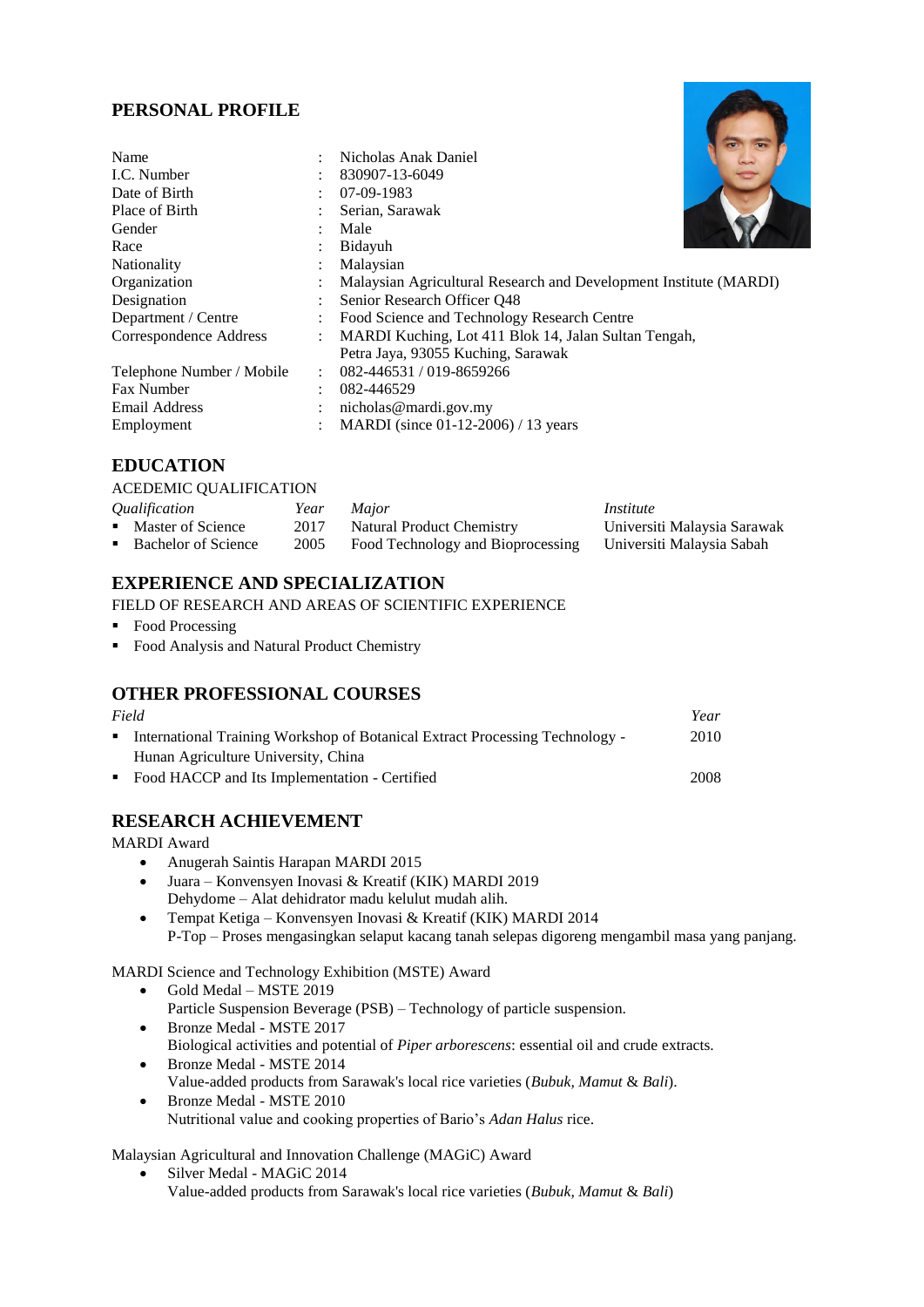## **PAST RESEARCH PROJECT**

- 1. Science Fund (MOSTI) research project Project Leader (2009-2011) Quality characterization of Sarawak's milled bario rice varieties (RF2206SF10).
- 2. Sub-Project NKEA, Entry Point Project 11 (EPP11) Sub Project Leader (2011-2015) Utilization of Sarawak's rice for food products (TM2.4.14).
- 3. MARDI research project WRM Project Leader (2008-2010) Evaluation of nutritional value, physico-chemical properties, sensory characteristics and total phenolic content of Sarawak's indigenous Bario rice (*Adan Halus* veriety) (J-JF178-1401).
- 4. MARDI Ministy of Industrial Development & Entrapreneur Sarawak research project Collaborator (2018-2019) Development of juice pearl kit (KSM-178-1401-KSR999).
- 5. MARDI DBKU research project Collaborator (2018-2019) Development of instant cendol (K-TP179-1401-KSR999).
- 6. MARDI MyInofund research project Collaborator (2018-Present) Alat dehidrator madu kelulut mudah alih (K-RF188-1401-KSR999).
- 7. MARDI research project Project Member (2018-Present) Penjenamaan madu kelulut dan pembangunan produk makanan kesihatan berasaskan madu dan hasilan sampingan kelulut (K-RF-175).
- 8. FRGS (MOE) research project Collaborator (2014-2016) Assessment of Sarawak's indigenous pepper plants (*Piper* spp.) for their potential as functional ingredients (anticancer and anti-inflammatory) in selected food products (FRGS/1/2014/SG03/MOA  $/02/1$ ).
- 9. Science Fund (MOSTI) research project Collaborator (2009-2011) Effect of processing and storage conditions on the quality of dabai pickle and frozen dabai puree and its further utilization (RF2201SF10).
- 10. MARDI research project Collaborator (2012-2013) Development of ultimate healthier kek lapis as MARDI's corporate gift (TP-RF-0016).
- 11. Sub-Project Mega EPU Project Member (2013-2014) Aplikasi serbuk terung asam fungsian dalam kek lapis Sarawak dengan potensi anti hiperkolesterol (P-RF-159-1401-P20999).

## **PUBLICATIONS**

#### MARDI JTAFS Journal and Other Journal

- 1. Nicholas, D., Fasihuddin, B.A., Assim, Z.B. & Chua, H.P. (2019). Chemical constituents, antioxidant and cytotoxicity of essential oils of *Piper arborescens* and *Piper caninum*. *Malaysian Journal of Fundamental and Applied Sciences*, Vol 15(6): 825-830
- 2. Nicholas, D., Fasihuddin, B.A., Assim, Z.B. & Chua, H.P. (2017). Phytochemical, cytotoxicity and antioxidant activities of the stem bark of *Piper arborescens*. *Malaysian Journal of Fundamental and Applied Sciences*, Vol 13(4): 840-845
- 3. Nicholas, D., Hazila, K.K., Chua, H.P. and Rosniyana, A. (2014). Nutritional value and glycemic index of Bario rice varieties. *Journal of Tropical Agriculture and Food Science*. Vol 42(1): 1-8.
- 4. Nicholas. D., Chua, H.P., Rosniyana, A., and Hazila, K.K. (2013). Effects of aging on physicochemical properties, nutritional compositions and cooking characteristics of Bario rice. *Journal of Tropical Agriculture and Food Science*, Vol 41(2): 239-248
- 5. Nicholas, D., Chua, H.P., & Saniah, K. (2013). Postharvest treatment and packaging system for Sarawak's indigenous midin fern (*Stenochlaena palustris*). *Acta Horticulturae*, 979, ISHS 2013: 131- 138